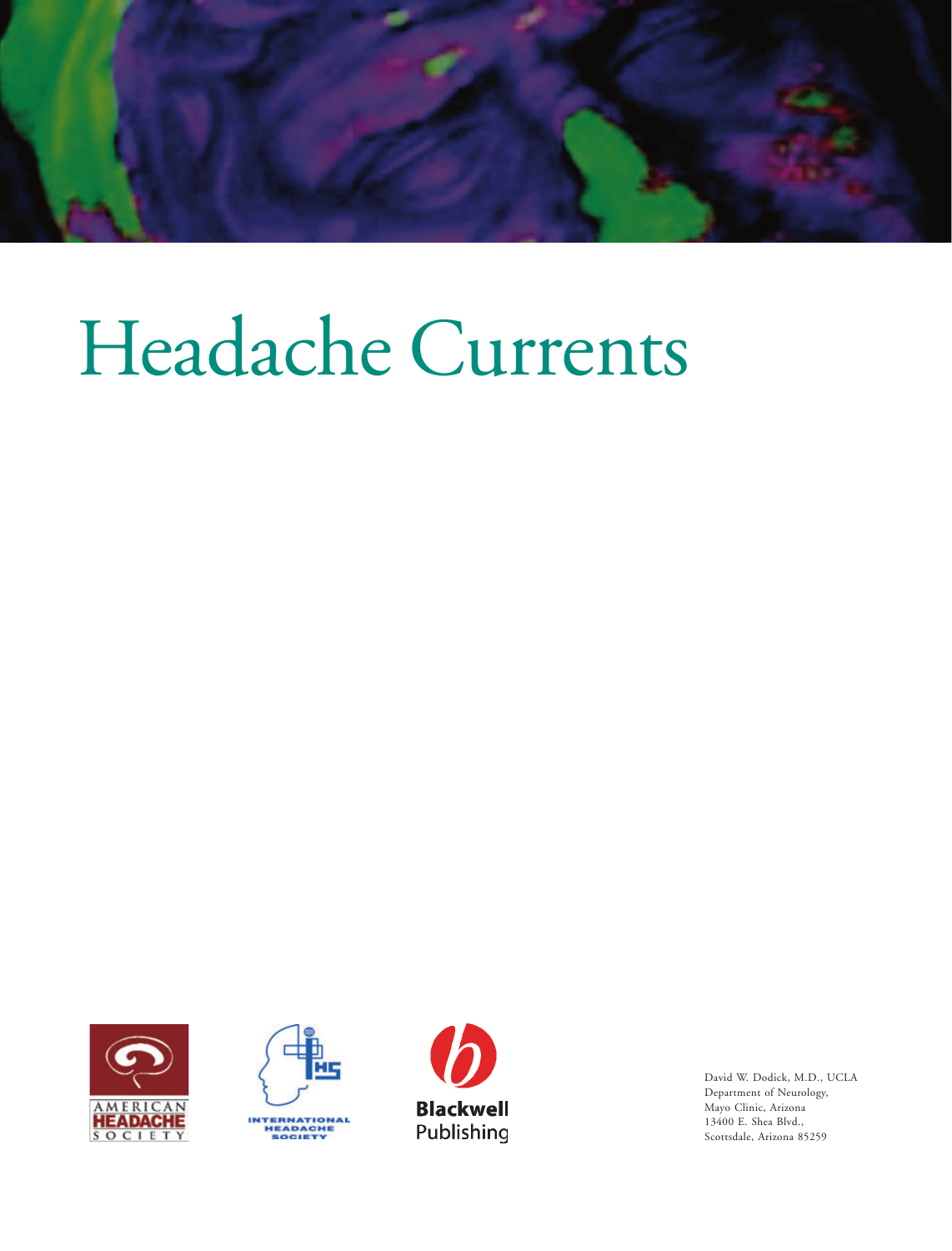# Headache Currents

**Chief Editor** David W. Dodick, Scottsdale, AZ

**Managing Editor** Wendy Krank, Scottsdale, AZ

**Clinical Science Associate Editors** Richard B. Lipton, Bronx, NY Julio Pascual, Santander, Spain R. Allan Purdy, Halifax, Nova Scotia Stephen D. Silberstein, Philadelphia, PA

**Basic Science Associate Editors** Rami Burstein, Boston, MA Michel D. Ferrari, Leiden, The Netherlands Peter J. Goadsby, London, UK

**Clinical Science Contributing Editors** Werner J. Becker, Calgary, Alberta Marcelo E. Bigal, Bronx, NY David F. Black, Rochester, MN Christopher J. Boes, Rochester, MN David J. Capobianco, Jacksonville, FL Carl G.H. Dahlof, Gothenburg, Sweden Kathleen B. Digre, Salt Lake City, UT Eric J. Eross, Phoenix, AZ Randolph W. Evans, Houston, TX Deborah I. Friedman, Rochester, NY Jonathan P. Gladstone, Toronto, Ontario Steven B. Graff-Radford, Los Angeles, CA James W. Lance, Sydney, Australia Massimo Leone, Milan, Italy Elizabeth W. Loder, Boston, MA Ninan T. Mathew, Houston, TX

Lawrence C. Newman, New York, NY Alan M. Rapoport, Stanford, CT K. Ravishankar, Bombay, India John F. Rothrock, Mobile, AL Todd Rozen, Ann Arbor, MI Joel R. Saper, Ann Arbor, MI Fred D. Sheftell, Stanford, CT Jerry W. Swanson, Rochester, MN Frederick R. Taylor, Minneapolis, MN Stewart J. Tepper, Stamford, CT B. Todd Troost, Winston-Salem, NC Paul Winner, West Palm Beach, FL William B. Young, Philadelphia, PA

**Basic Science Contributing Editors** Sheena K. Aurora, Seattle, WA F. Michael Cutrer, Rochester, MN H.C. Diener, Essen, Germany Marie Germaine-Bousser, Paris, France Volker Limmroth, Essen, Germany Peggy Mason, Chicago, IL Manjit S. Matharu, London, UK Arne May, Regensburg, Germany Michael A. Moskowitz, Charlestown, MA Frank Porecca, Tuscon, AZ Nabih M. Ramadan, North Chicago, IL Fumihiko Sakai, Kanagawa, Japan Margarita Sanchez del Rio, Madrid, Spain Peter S. Sandor, Zurich, Switzerland Jean Schoenen, Liege, Belgium Irene Tracey, Oxford, UK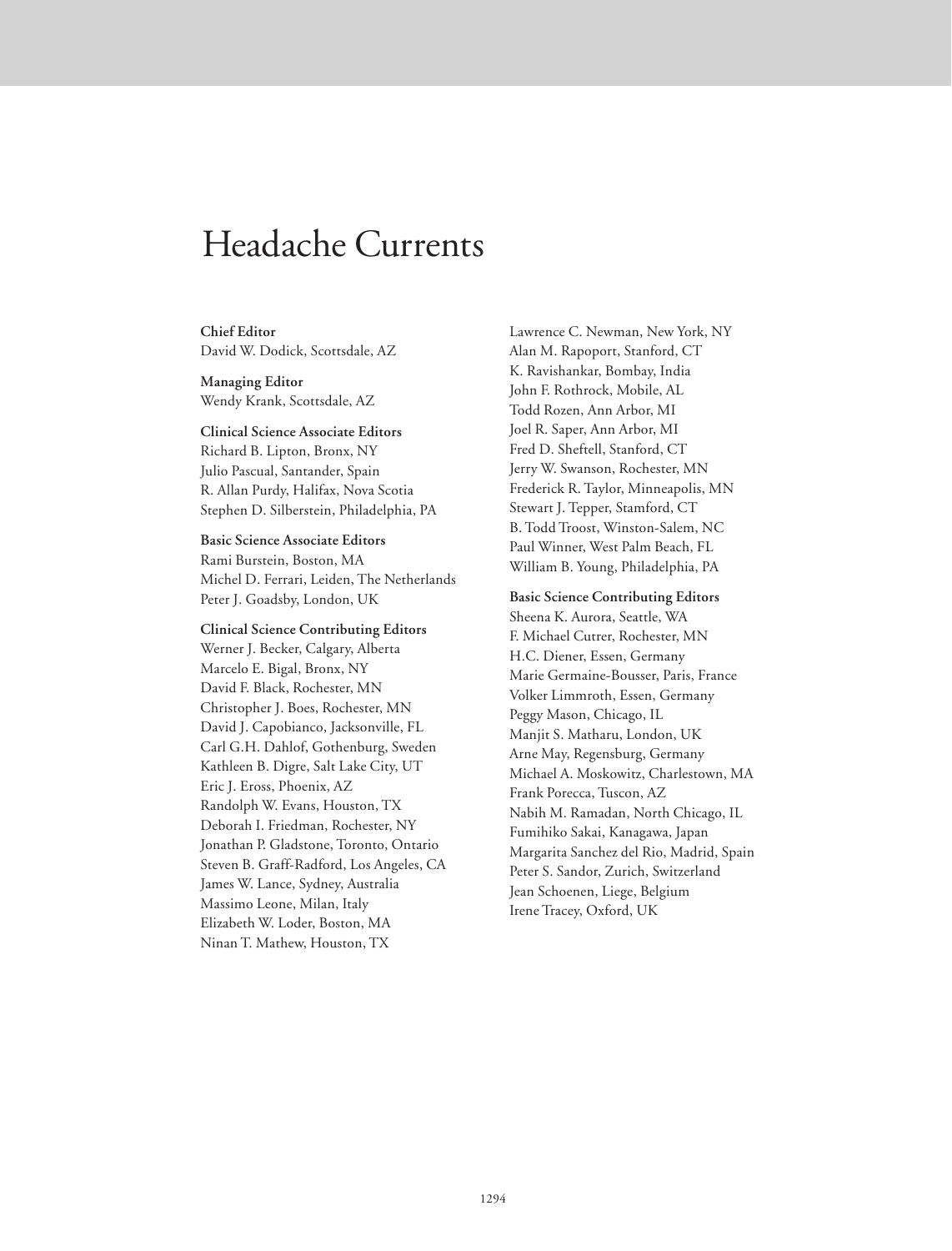# Serotonin and migraine: biology and clinical implications

## E Hamel

**Montreal Neurological Institute, Department of Neurology and Neurosurgery, McGill University, 3801 University Street, Montréal, Québec, Canada, H3A 2B4**

Migraine is the most frequent neurological disorder in the adult population worldwide, affecting up to 12% of the general population and more frequent in women (∼25%). It has a high impact on our society due to its disabling nature and, therein, reduced quality of life and increased absenteeism from work. Headache is the primary clinical manifestation and it has been associated with 'a hereditary or predisposed sensitivity of neurovascular reactions to certain stimuli or to cyclic changes in the central nervous system' (1). Amongst the many neurotransmitters in the brain, the serotonergic (serotonin, 5-HT) system from the brainstem raphe nucleus has been most convincingly implicated in migraine pathophysiology. The documented changes in 5-HT metabolism and in the processing of central 5-HTmediated responses during and in between migraine attacks have led to the suggestion that migraine is a consequence of a central neurochemical imbalance that involves a low serotonergic disposition. Although the exact cascade of events that link abnormal serotonergic neurotransmission to the manifestation of head pain and the accompanying symptoms has yet to be fully understood, recent evidence suggests that a low 5-HT state facilitates activation of the trigeminovascular nociceptive pathway, as induced by cortical spreading depression. In this short review, we present and discuss the original and most recent findings that support a role for altered serotonergic neurotransmission in the manifestation of migraine headache.

Key words: *5-HT synthesis, 5-HT1 receptor agonists, migraine headache, raphe nucleus, serotonergic neurotransmission, serotonin transporter, tryptophan hydroxylase*

#### **THE BIOLOGY OF THE SEROTONERGIC SYSTEM**

5-Hydroxytryptamine or serotonin (5-HT) is synthesized from the essential amino acid tryptophan through its rate limiting enzyme tryptophan hydroxylase (TPH) into 5-hydroxytryptophan that is then decarboxylated by the aromatic L-amino acid decarboxylase (AADA) into 5-HT. TPH exists in two isoforms

Address correspondence to Dr Edith Hamel, Montreal Neurological Institute, 3801 University Street, Montreal, Quebec, Canada, H3A 2B4. Tel. + 1 514 398 8928, fax + 1 514 398 8106, e-mail edith.hamel@mcgill.ca

identified as TPH1 and TPH2, which are, respectively, located on chromosomes 11 and 12 (2). The TPH2 isoform is brain specific and is exclusively expressed in neurons located within the brainstem raphe nucleus that send widely distributed projections throughout the brain. Hence, these neurons are involved in the regulation of multiple physiological functions, including cortical information processing, stress, pain, mood and sleep, to only name a few  $(3, 4)$ . In contrast, TPH1 is responsible for the bulk synthesis of peripheral 5-HT in gastrointestinal enterochromaffin cells and blood platelets, and it is also found in the pineal gland where 5-HT is further processed into melatonin (5). 5-HT is degraded by monoamine oxidase (MAO), and preferentially by the MAO-A isoform into a reactive aldehyde that is further processed by aldehyde dehydrogenase into 5-HT primary metabolite, 5-hydroxyindoleacetic acid (5-HIAA).

In brain, 5-HT is stored within synaptic vesicles where it is protected from enzymatic degradation. Upon depolarization of 5-HT neurons, 5-HT release occurs through Ca<sup>2+</sup>-dependent exocytosis and as a function of the firing rate of serotonergic neurons. Accordingly, the release of 5-HT is decreased by drugs such as agonists at presynaptic 5-HT<sub>1A</sub> or 5-HT<sub>1B</sub> autoreceptors that reduce the firing rate of serotonergic neurons or 5-HT synthesis. Upon its release, 5-HT is either metabolized into 5- HIAA or recaptured into serotonergic neurons by the serotonin transporter (5-HTT or SERT), a mechanism essential in the maintenance of 5-HT homeostasis.

**Genetic basis for altered 5-HT neurotransmission in migraine** 5-HT neurotransmission is thus tightly regulated at the level of both its biosynthesis and reuptake. Recent investigations have evaluated the possible link between genetic factors within the serotonergic pathway and migraine susceptibility. Particularly, genetic analyses did not support a role for the TPH gene polymorphisms in the involvement of either migraine with aura (MA) or migraine without aura (MoA) (6, 7), although the AA variant of the A218C polymorphism was less frequent in migraineurs (7). As this variant is unlikely to affect 5-HT biosynthesis, its association with migraine occurrence is still unclear. Similarly, no evidence could be provided for any association between genetic polymorphisms of MAO-A, MAO-B or AADC with migraine susceptibility  $(6, 8, 9)$ . A similar conclusion has been reached for most 5-HT receptors, because no difference between migraine sufferers and controls could be detected for polymorphisms at 5-HT<sub>1A</sub> (10), 5-HT<sub>2A</sub> (11–13) or 5-HT<sub>2C</sub> (14,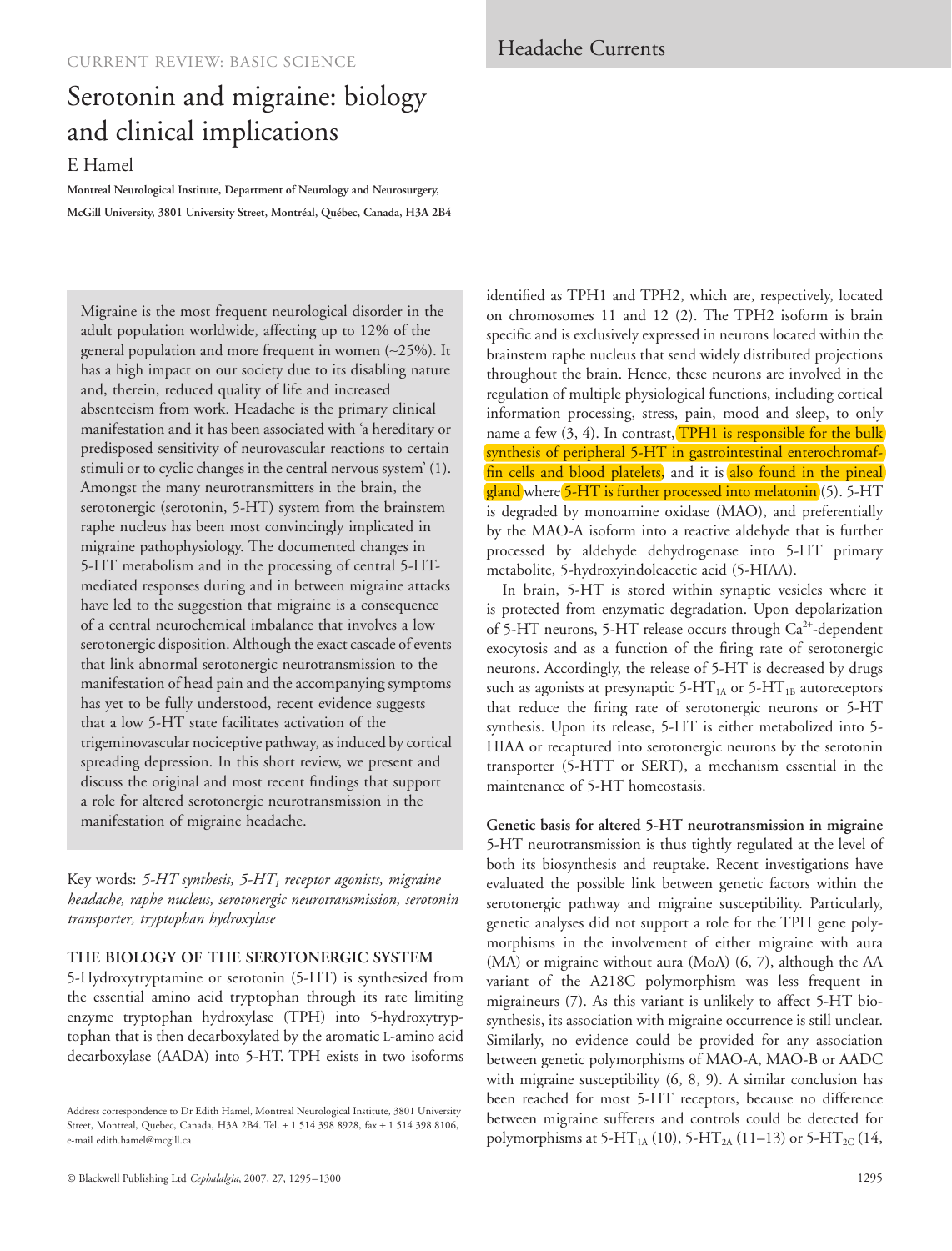### 15) receptors. Additionally, the **genetic variants of 5-HT**<sub>1B</sub> (16) and  $5-\text{HT}_{1F}$  (17) receptors do not influence the clinical response of migraine patients to acute treatment with the  $5-HT_1$  receptor agonist sumatriptan.

The most convincing evidence has been obtained for the association of polymorphisms in the 5-HT transporter with either MA or MoA, although this contribution has not always been confirmed (18). The 5-HTT protein is encoded by the *SLC6A4* gene on chromosome 17q12, and two polymorphisms have been reported. The first polymorphism located in the proximal 5′ regulatory region of the 5-HTT gene (5-HTTLPR) was originally associated with migraine susceptibility in a group of women with MA and MoA (13). Subsequently, an increased association was found between this less active short allele of the 5-HTT and predisposition to MA but not MoA (19, 20), whereas another group has reported a link with increased frequency of migraine attacks (21). In contrast, the second polymorphism in the 5-HTT, i.e. the multiallelic variable number of tandem repeats (VNTR), was more frequent in MoA patients (22, 23). Both the 5-HTTLPR and VNTR polymorphisms have been associated with a lower rate of 5-HT reuptake (22, 23).

**PERIPHERAL AND BRAIN 5-HT LEVELS IN MIGRAINE**

Shortly after its discovery, 5-HT was implicated in the pathophysiology of migraine based on the original finding by Sicuteri and colleagues (24) of an increased urinary excretion of 5-HIAA during migraine attacks. Although this finding has not been confirmed in all populations of migraine sufferers (25), consistent and reproducible increases in plasma 5-HT content concomitant with decreases 5-HIAA levels have been found during migraine attacks. Conversely, low plasma 5-HT and high 5-HIAA levels have been measured in migraine patients between attacks, irrespective of MA and MoA (24–27). The altered levels of 5-HT and its metabolite seen in plasma and urine are thought to reflect dysfunctions occurring not only in blood platelets, but primarily in the brain (27), consistent with the reported increase in cerebrospinal fluid 5-HIAA levels in migraine patients (25). Altogether, these observations lead to the hypothesis that a chronically low serotonin disposition may form the biochemical basis of migraine aetiology, and that a sudden increase in 5-HT release is part of the triggering events that culminate in migraine attacks.

#### **MIGRAINE AS A CHRONIC LOW SEROTONIN SYNDROME**

It has recently been found that short-term reduction of brain 5-HT levels through rapid tryptophan depletion induces nausea, dizziness and motion sickness in controls, but not in migraineurs, suggesting no aggravating effect on low 5-HTrelated symptoms in these patients (28). Moreover, after subjects completed the tests for pain sensitivity and motion sickness, tryptophan depletion augmented headache in migraine sufferers (29). These findings have been taken as evidence that reduced

brain 5-HT synthesis and, therein, 5-HT neurotransmission intensifies symptoms related to migraine and thus might contribute to migraine pathophysiology (29). Interestingly, a recent neuroimaging study performed interictally in migraineurs, using a highly selective 5-HTT ligand and single photon emission computed tomography, has reported increased availability in brainstem 5-HTT in these patients, pointing to dysregulation of the brainstem serotonergic system (30). Such alteration would be compatible with decreased levels of 5-HT at the synaptic cleft, due to decreased synthesis and/or release, although increased catabolism cannot be excluded.

The most convincing arguments for migraine being a syndrome of low serotonergic disposition have been provided by physiological studies that found the increased intensitydependence in the amplitude of auditory and visual evoked potentials in migraineurs interictally, a characteristic which is indicative of low 5-HT transmission (31) and abnormal processing of cortical sensory information. This most reliable phenotypic marker of migraine patients has been attributed to a deficit in cortical habituation that would result, at least in part, from a reduced preactivation level of sensory cortices (32) as set by several neurotransmitters, including brainstem aminergic pathways. The implication of serotonergic pathways in this response has been further confirmed by the observation that brain penetrant  $5-HT<sub>1B/1D</sub>$  receptor agonists—that can activate inhibitory prejunctional 5-HT<sub>1B/1D</sub> autoreceptors on cortical 5-HT afferents and, therein, decrease 5-HT synthesis—increase the amplitude of auditory evoked potentials in both normal subjects and migraine sufferers (33).

Just before and during a migraine attack, the cortical evoked potential habituation deficit seen interictally normalizes (34, 35), suggesting that cortical excitability increases to normal levels. Activation of the brainstem area that contains state-setting aminergic nuclei projecting to the thalamus and cortex has been suggested to contribute to this normalization. Arguments in favour of increased 5-HT availability include the observations that drugs that release 5-HT from neurons and blood platelets (fenfluramine and reserpine) and some 5-HT reuptake inhibitors (zimeldine and femoxetine) are able to provoke migraine attacks more frequently in migraine subjects than in controls (25, 27, 36), as also reported recently in a patient treated with sertraline who developed frequent migraine attacks (37). However, fenfluramine and reserpine used for an extended period can confer resistance to migraine headache, and 5-HT given during an attack will induce headache relief. It seems therefore that the mobilization of 5-HT from intracellular stores at an early stage is required to trigger migraine attacks (38–40).

Interestingly, a positron emission tomography (PET) study performed on a group of patients with MoA has shown that prophylactic treatment with the β-blocker propranolol or nadolol increased the rate of brain 5-HT synthesis, further supporting that migraine is related to low serotonin neurotransmission (41). Such a statement is also in line with the ability of fluoxetine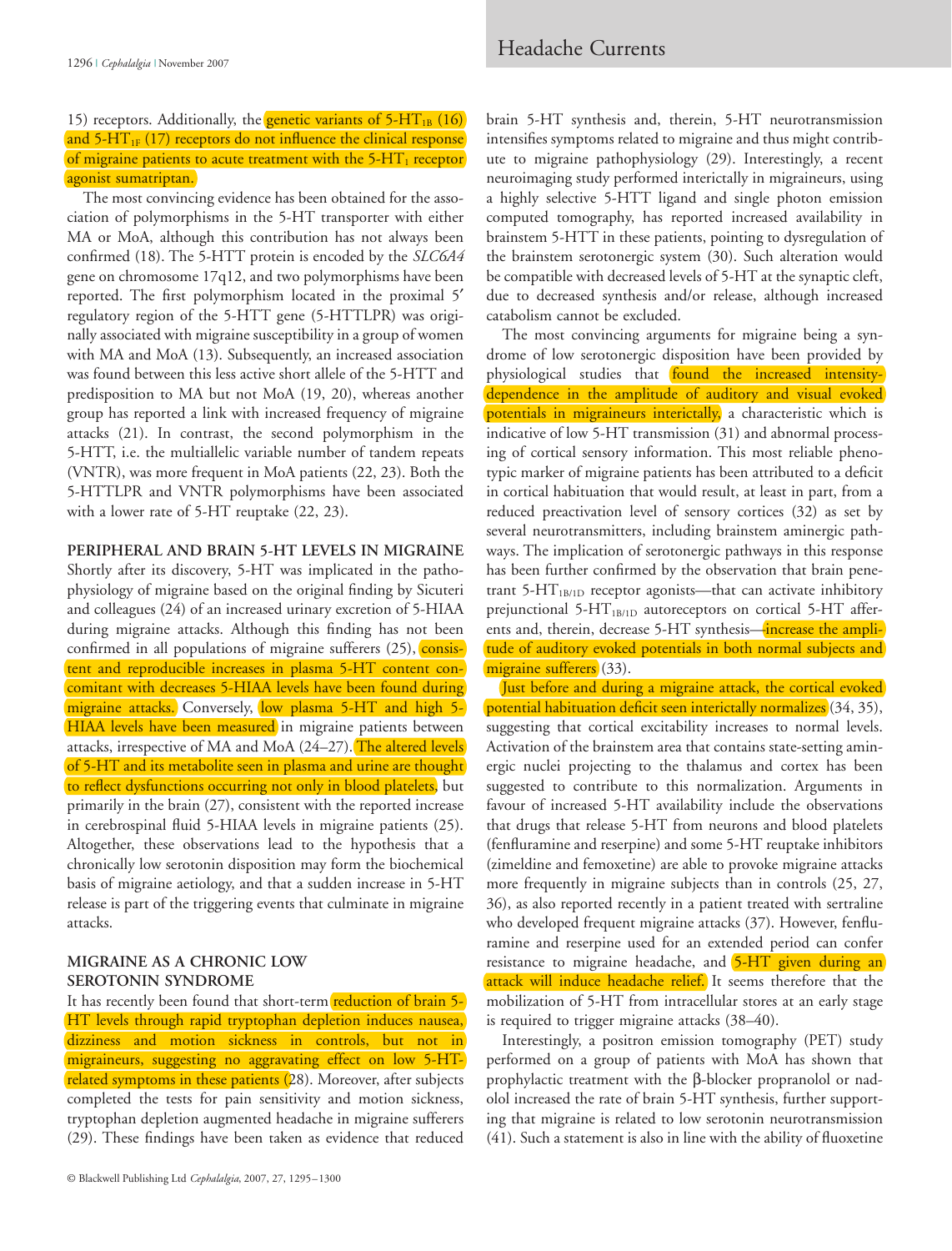(42), an inhibitor of 5-HT reuptake that increases brain serotonergic functions, and propranolol (43) to correct the habituation deficit or intensity dependence of visual evoked potentials when used in migraine prophylaxis. Additionally, a PET study in migraine patients during spontaneous attacks has shown an increase in cerebral blood flow in the brainstem, including in an area corresponding closely in location to the serotonergic dorsal raphe nucleus, that persisted after sumatriptan, whereas headache, phono- and photophobia had completely vanished (44). This observation suggested activation, at the onset of a migraine attack, of brainstem nuclei—possibly including serotonergic neurons—that may be part of a 'migraine generator centre'. Our recent findings of an increased rate of 5-HT synthesis in several brain regions in migraine patients within 6 h of a spontaneous attack—compared with interictal levels—would strongly support increased 5-HT availability early in the attack (45).

#### **BRAINSTEM SEROTONERGIC NEUROTRANSMISSION AND VASCULAR HEAD PAIN**

The end-point of the migraine process, namely the generation of head pain, requires activation of pain-sensitive trigeminovascular fibres that will initiate the overall nociceptive process through the release of vasodilator substances and increased plasma protein extravasation. In animal models, such activation can be induced by cortical spreading depression (CSD) (46), a condition of neuronal depolarization and ionic shifts that has been visualized in migraine sufferers by functional brain imaging techniques (47). Whether the activation of trigeminovascular fibres could be achieved by a change in the firing of dorsal raphe neurons remains speculative, and the mechanisms involved surely are not well described. However, although there is no direct anatomical connection between raphe neurons and meningeal blood vessels (48, 49), these vessels can respond to changes in central 5-HT neurotransmission. Of particular interest is the observation that a lesion of the dorsal raphe nucleus induces supersensitivity to serotonin in isolated cerebral arteries (50). This situation would be compatible with the suggested supersensitivity of neuronal  $5-HT_1$  receptors in migraine sufferers, possibly due their chronic low 5-HT disposition. This was evidenced by the greater efficacy of zolmitriptan—a selective 5-  $HT_1$  receptor agonist—on the intensity dependence of cortical auditory evoked potentials in migraineurs interictally compared with controls (33). Thus, the possibility that an abrupt increase in brainstem 5-HT neuron activity and/or platelet discharge of 5-HT following a stressful stimulus activates sensitized neuronal and vascular 5-HT receptors, and triggers the pain-generating process cannot be excluded. Furthermore, rats in low 5-HT state following treatment with the 5-HT depleting drug para-chlorophenylalanine (an inhibitor of TPH) display enhanced CSD waves and an increased number of activated neurons within the trigeminal nucleus caudalis (51). These results strongly support a link between low 5-HT neurotransmission and migraine headache in showing that a low brain 5-HT disposition facilitates

CSD-induced trigeminal nociception, probably though increased cortical excitability and sensitivity of the trigeminovascular pathway.

#### **CLINICAL IMPLICATIONS**

Based on the growing body of evidence for a direct role for dysfunctions of central 5-HT availability in migraine headache, a better understanding of the mechanisms of some of the drugs currently used in the preventive or symptomatic treatment of migraine headache should be possible. In this regard, it is interesting to note that, similar to migraine, depression is also considered to be a disorder of low brain serotonergic activity, and epidemiological studies have reported comorbidity of migraine with depression (52). Most antidepressant drugs are aimed at enhancing and stabilizing 5-HT neurotransmission (53) and, of interest, the tricyclic antidepressants (TCAs) have been shown to be effective in migraine prophylaxis at a fraction of the dose used in depression. It has also been reported that pharmacologically controlled depressed patients submitted to a rapid tryptophan depleting diet experienced a depressive relapse together with symptoms reminiscent of migraine, such as increased nausea or vomiting, drowsiness and, in some cases, headache (54). In rats, chronic administration of a low dose of amitriptyline, a TCA effective in migraine prophylaxis, selectively decreased the 5-HT synthetic rate in the brainstem dorsal raphe nucleus, while having no effect on that in projection areas (55) (Fig. 1A). Such effects would lead to preserved 5-HT neurotransmission in cortical and lower brain areas involved in the regulation of the pain pathways and, possibly, prevent the burst increase in 5-HT signalling that accompanies the onset of the attacks, two mechanisms of action that could possibly contribute to its antimigraine efficacy.

In the acute treatment of migraine headache, the efficacy of triptans—selective  $5-HT_1$  receptor agonists—has been ascribed



Figure 1 Effects of chronic treatment with amitriptyline  $(2 \text{ mg kg}^{-1} \text{ day}^{-1})$ for 21 days) (A) or acute treatment with sumatriptan (1 mg/kg, s.c.) or zolmitriptan (300 μg/kg, s.c.) (B) on the rate of serotonin synthesis in either the dorsal raphe nucleus or the cerebral cortex (including the cingulate, frontal, parietal and occipital subdivisions). Data were taken (55, 61), respectively. Numbers of animals are shown within parentheses for each group.  $*P < 0.05$ ;  $**P < 0.01$ ;  $**P < 0.001$ .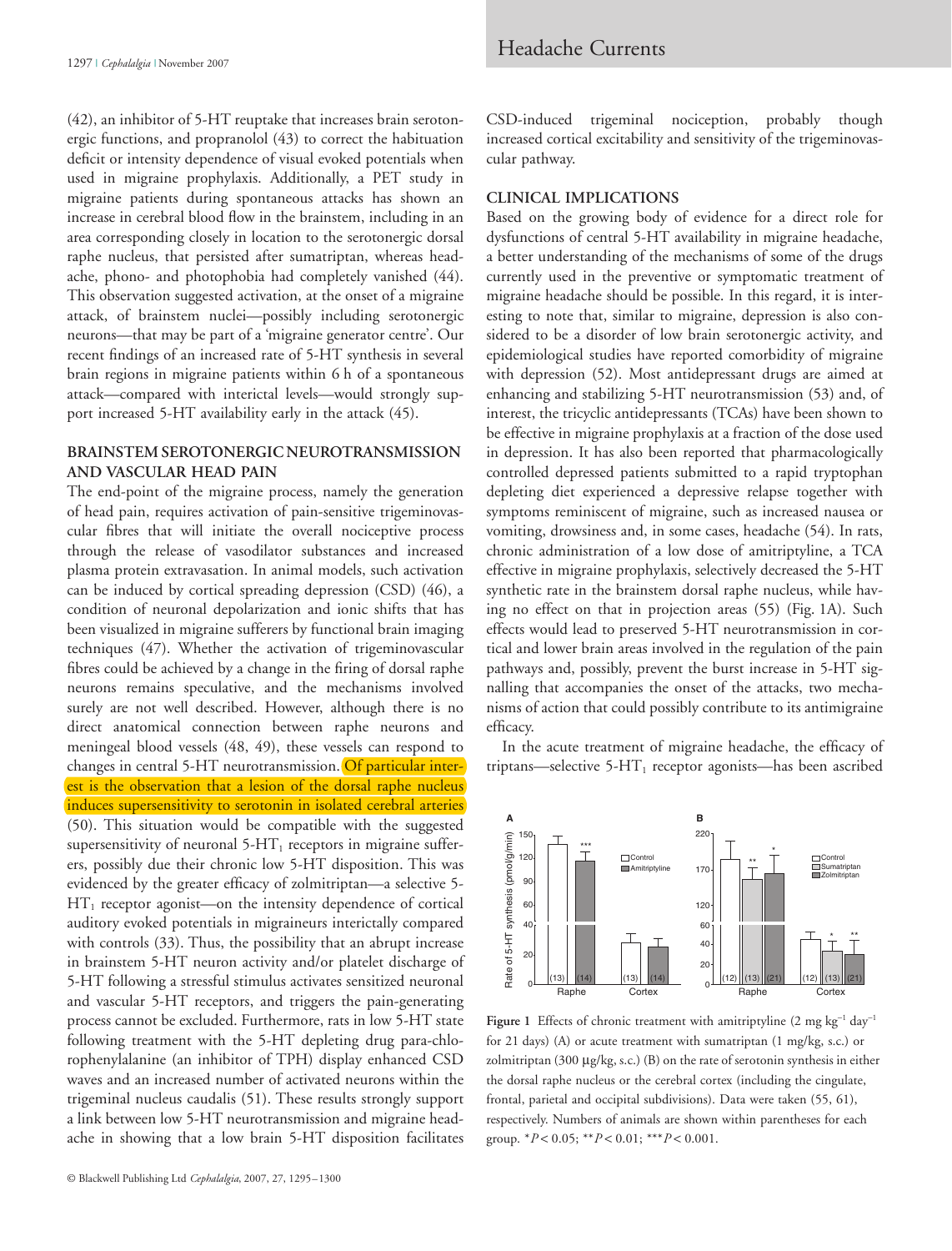to their ability to constrict cerebral blood vessels and modulate trigeminovascular nociception (56). Yet, triptans, including sumatriptan, the gold standard of this category of drugs, access brain parenchyma where they can exert various actions (33, 57– 59). This is in agreement with the widespread distribution of 5-  $HT_1$  receptors in human brain, including in brainstem centres involved in the transmission of pain centrally, as well as in several subdivisions of the cerebral cortex (60). Hence, acute administration of sumatriptan or zolmitriptan in rats decreased 5-HT synthesis rate in dorsal raphe nucleus and in several projection areas including cerebral cortex, hippocampus and thalamus (61), probably by interaction with somatodendritic  $5-HT<sub>1A</sub>$  and terminal 5- $HT_{1B/1D}$  autoreceptors (Fig. 1B). We have recently observed a similar reducing effect of sumatriptan on the 5-HT synthetic rate when administered to migraine sufferers within 6 h of their spontaneous migraine attacks (45). Together with other recent studies showing central sites of action for triptans, these findings indicate that triptans, acting through different  $5-HT_1$ receptor subtypes located on distinct neuronal pathways or parts (cell body vs. terminal areas) of 5-HT neurons, can concurrently but independently modulate 5-HT synthesis and pain pathways (59, 62–65). Such a decrease in the 5-HT synthetic rate could be an additional effect of triptans in the acute treatment of migraine headache. Further work will be needed for a better evaluation of the clinical outcome or therapeutic benefits of such interactions of the triptans with the brain serotonergic system.

#### **ACKNOWLEDGEMENTS**

E.H. thanks Drs T. Pringsheim and Y. Sakai, as well as Mr C. Dobson, MSc, for performing the work discussed in this paper, and the Canadian Institutes of Heath Research (CIHR), the Heart and Stroke Foundation of Québec and GlaxoSmithKline Canada for research grant support.

#### *References*

- 1 Lance JW. Current concepts of migraine pathogenesis. Neurology 1993; 43 (Suppl. 3):S11–15.
- 2 Walther DJ, Peter JU, Bashammakh S, Hortnagl H, Voits M, Fink H, Bader M. Synthesis of serotonin by a second tryptophan hydroxylase isoform. Science 2003; 299:76.
- 3 Jacobs BL, Azmitia EC. Structure and function of the brain serotonin system. Physiol Rev 1992; 72:165–229.
- 4 Hornung JP. The human raphe nuclei and the serotonergic system. J Chem Neuroanat 2003; 26:331–43.
- 5 Sakowski SA, Geddes TJ, Thomas DM, Levi E, Hatfield JS, Kuhn DM. Differential tissue distribution of tryptophan hydroxylase isoforms 1 and 2 as revealed with monospecific antibodies. Brain Res 2006; 1085:11–18.
- 6 Johnson MP, Griffiths LR. A genetic analysis of serotonergic biosynthetic and metabolic enzymes in migraine using a DNA pooling approach. J Hum Genet 2005; 50:607–10.
- 7 Erdal N, Herken H, Yilmaz M, Erdal E, Bayazit YA. The A218C polymorphism of tryptophan hydroxylase gene and migraine. J Clin Neurosci 2007; 14:249–51.
- 8 Marziniak M, Mossner R, Benninghoff J, Syagailo YV, Lesch KP, Sommer C. Association analysis of the functional monoamine oxidase A gene promotor polymorphism in migraine. J Neural Transm 2004; 111:603–9.
- 9 Filic V, Vladic A, Stefulj J, Cicin-Sain L, Balija M, Sucic Z, Jernej B. Monoamine oxidases A and B gene polymorphisms in migraine patients. J Neurol Sci 2005; 228:149–53.
- 10 Yang XS, Xu XP, Yang QD. No association of C-1019G promoter polymorphism of 5-HT1A receptor gene with migraine. Eur J Neurol 2006; 13:533–5.
- 11 Nyholt DR, Curtain RP, Gaffney PT, Brimage P, Goadsby PJ, Griffiths LR. Migraine association and linkage analyses of the human 5-hydroxytryptamine (5HT2A) receptor gene. Cephalalgia 1996; 16:463–7.
- 12 Erdal ME, Herken H, Yilmaz M, Bayazit YA. Association of the T102C polymorphism of 5-HT2A receptor gene with aura in migraine. J Neurol Sci 2001; 188:99–101.
- 13 Juhasz G, Zsombok T, Laszik A, Gonda X, Sotonyi P, Faludi G, Bagdy G. Association analysis of 5-HTTLPR variants, 5-HT2a receptor gene 102T/C polymorphism and migraine. J Neurogenet 2003; 17:231–40.
- 14 Burnet PW, Harrison PJ, Goodwin GM, Battersby S, Ogilvie AD, Olesen J, Russell MB. Allelic variation in the serotonin 5-HT2C receptor gene and migraine. Neuroreport 1997; 8:2651–3.
- 15 Johnson MP, Lea RA, Curtain RP, MacMillan JC, Griffiths LR. An investigation of the 5-HT2C receptor gene as a migraine candidate gene. Am J Med Genet B Neuropsychiatr Genet 2003; 117:86–9.
- 16 Maassen Van Den Brink A, Vergouwe MN, Ophoff RA, Saxena PR, Ferrari MD, Frants RR. 5-HT1B receptor polymorphism and clinical response to sumatriptan. Headache 1998; 38:288–91.
- 17 Maassen Van Den Brink A, Vergouwe MN, Ophoff RA, Naylor SL, Dauwerse HG, Saxena PR et al. Chromosomal localization of the 5-HT1F receptor gene: no evidence for involvement in response to sumatriptan in migraine patients. Am J Med Genet 1998; 77:415– 20.
- 18 Todt U, Freudenberg J, Goebel I, Heinze A, Heinze-Kuhn K, Rietschel M et al. Variation of the serotonin transporter gene SLC6A4 in the susceptibility to migraine with aura. Neurology 2006; 67:1707–9.
- 19 Marziniak M, Mossner R, Schmitt A, Lesch KP, Sommer C. A functional serotonin transporter gene polymorphism is associated with migraine with aura. Neurology 2005; 64:157–9.
- 20 Borroni B, Brambilla C, Liberini P, Rao R, Archetti S, Gipponi S et al. Functional serotonin 5-HTTLPR polymorphism is a risk factor for migraine with aura. J Headache Pain 2005; 6:182–4.
- 21 Kotani K, Shimomura T, Shimomura F, Ikawa S, Nanba E. A polymorphism in the serotonin transporter gene regulatory region and frequency of migraine attacks. Headache 2002; 42:893–5.
- 22 Yilmaz M, Erdal ME, Herken H, Cataloluk O, Barlas O, Bayazit YA. Significance of serotonin transporter gene polymorphism in migraine. J Neurol Sci 2001; 186:27–30.
- 23 Park JW, Han SR, Yang DW, Kim YI, Lee KS. Serotonin transporter protein polymorphism and harm avoidance personality in migraine without aura. Headache 2006; 46:991–6.
- 24 Sicuteri F, Testi A, Anselmi B. Biochemical investigations in headache: increase in hydroxytryindoleacetic acid excretion during migraine attacks. Int Arch Allergy Appl Immunol 1961; 19:55–8.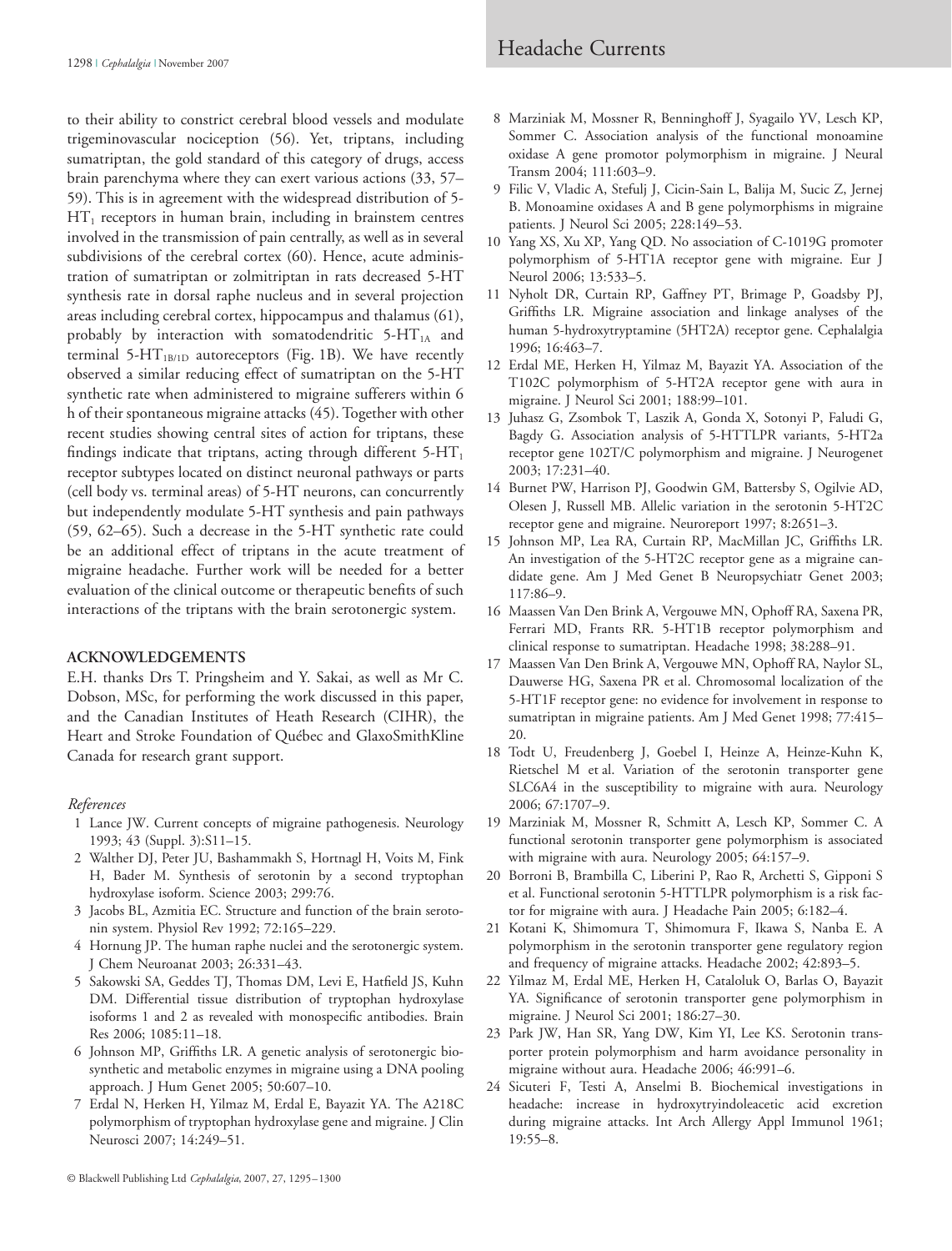## Headache Currents

- 25 Ferrari MD, Saxena PR. On serotonin and migraine: a clinical and pharmacological review. Cephalalgia 1993; 13:151–65.
- 26 Ferrari MD, Odink J, Tapparelli C, Van Kempen GM, Pennings EJ, Bruyn GW. Serotonin metabolism in migraine. Neurology 1989; 39:1239–42.
- 27 Humphrey PPA. 5-Hydroxytryptamine and the pathophysiology of migraine. J Neurol 1991; 238:S38–S44.
- 28 Drummond PD. Effect of tryptophan depletion on symptoms of motion sickness in migraineurs. Neurology 2005; 65:620–2.
- 29 Drummond PD. Tryptophan depletion increases nausea, headache and photophobia in migraine sufferers. Cephalalgia 2006; 26:1225– 33.
- 30 Schuh-Hofer S, Richter M, Geworski L, Villringer A, Israel H, Wenzel R et al. Increased serotonin transporter availability in the brainstem of migraineurs. J Neurol 2007; 254:789–96.
- 31 Hegerl U, Juckel G. Intensity dependence of auditory evoked potentials as an indicator of central serotonergic neurotransmission: a new hypothesis. Biol Psychiatry 1993; 33:173–87.
- 32 Coppola G, Vandenheede M, Di Clemente L, Ambrosini A, Fumal A, De Pasqua V, Schoenen J. Somatosensory evoked high-frequency oscillations reflecting thalamo-cortical activity are decreased in migraine patients between attacks. Brain 2005; 128:98–103.
- 33 Proietti-Cecchini A, Schoenen JAJ. Intensity dependence of the cortical auditory evoked potentials as a surrogate marker of central nervous system serotonin transmission in man: demonstration of a central effect for the 5HT1B/1D agonist zolmitriptan (311C90, Zomig). Cephalalgia 1997; 17:849–54.
- 34 Afra J, Proietti Cecchini A, Sandor PS, Schoenen J. Comparison of visual and auditory evoked cortical potentials in migraine patients between attacks. Clin Neurophysiol 2000; 111:1124–9.
- 35 Judit A, Sandor PS, Schoenen J. Habituation of visual and intensity dependence of auditory evoked cortical potentials tends to normalize just before and during the migraine attack. Cephalalgia 2000; 20:714–9.
- 36 Panconesi A, Sicuteri R. Headache induced by serotonergic agonists—a key to the interpretation of migraine pathogenesis? Cephalalgia 1997; 17:3–14.
- 37 Bickel A, Kornhuber J, Maihofner C, Ropohl A. Exacerbation of migraine attacks during treatment with the selective serotonin reuptake inhibitor sertraline. A case report. Pharmacopsychiatry 2005; 38:327–8.
- 38 Fozard JR, Kalkman HO. 5-Hydroxytryptamine (5-HT) and the initiation of migraine: new perspectives. Naunyn-Schmiedeberg's Arch Pharmacol 1994; 350:225–9.
- 39 Kalkman HO. Is migraine prophylactic activity caused by 5-HT2B or 5-HT2C receptor blockage? Life Sci 1994; 54:641–4.
- 40 Schmuck K, Ullmer C, Kalkman HO, Probst A, Lubbert H. Activation of meningeal 5-HT2B receptors: an early step in the generation of migraine headache? Eur J Neurosci 1996; 8:959–67.
- 41 Chugani DC, Niimura K, Chaturvedi S, Muzik O, Fakhouri M, Lee ML, Chugani HT. Increased brain serotonin synthesis in migraine. Neurology 1999; 53:1473–9.
- 42 Ozkul Y, Bozlar S. Effects of fluoxetine on habituation of pattern reversal visually evoked potentials in migraine prophylaxis. Headache 2002; 42:582–7.
- 43 Diener HC, Scholz E, Dichgans J, Gerber WD, Jack A, Bille A, Niederberger U. Central effects of drugs used in migraine prophylaxis evaluated by visual evoked potentials. Ann Neurol 1989; 25:125–30.
- 44 Weiller C, May A, Limmroth V, Juptner M, Kaube H, Schayck RV et al. Brain stem activation in spontaneous human migraine attacks. Nat Med 1995; 1:658–60.
- 45 Diksic M, Sakai Y, Dobson C, Aubé M, Hamel E. Acute sumatriptan reduces head pain concurrently with brain serotonin synthesis during spontaneous migraine attacks as measured by positron emission tomography (PET). 8th European Headache Federation (EHF) Congress, Valencia April 26–29, 2006.
- 46 Bolay H, Reuter U, Dunn AK, Huang Z, Boas DA, Moskowitz MA. Intrinsic brain activity triggers trigeminal meningeal afferents in a migraine model. Nat Med 2002; 8:136–42.
- 47 Hadjikhani N, Sanchez del Rio M, Wu O, Schwartz D, Bakker D, Fischi B et al. Mechanisms of migraine aura revealed by functional MRI in human visual cortex. Proc Natl Acad Sci USA 2001; 98:4687–92.
- 48 Chédotal A, Hamel E. Serotonin-synthesizing nerve fibers in rat and cat cerebral arteries and arterioles: immunohistochemistry of tryptophan-5-hydroxylase. Neurosci Lett 1990; 116:269–74.
- 49 Cohen Z, Bonvento G, Lacombe P, Hamel E. Serotonin in the regulation of brain microcirculation. Prog Neurobiol 1996; 50:335– 62.
- 50 Moreno MJ, Conde MV, de la Luz Fraile M, Fernandez LH, Lopez de Pablo AL, Marco EJ. Lesion of the dorsal raphe nucleus induces supersensitivity to serotonin in isolated cat middle cerebral artery. Brain Res 1991; 538:324–8.
- 51 Supornsilpchai W, Sanguanrangsirikul S, Maneesri S, Srikiatkhachorn A. Serotonin depletion, cortical spreading depression, and trigeminal nociception. Headache 2006; 46:34–9.
- 52 Merikangas KR, Angst J, Isler H. Migraine and psychopathology. Results of the Zurich Cohort study of young adults. Arch Gen Psychiatry 1990; 47:849–53.
- 53 Blier P, de Montigny C. Current advances and trends in the treatment of depression. Tips 1994; 15:220–6.
- 54 Delgado PL, Charney DS, Price LH, Aghajanian GK, Landis H, Heninger GR. Serotonin function and the mechanism of antidepressant action. Arch Gen Psychiatry 1990; 47:411–8.
- 55 Pringsheim T, Diksic M, Dobson C, Nguyen K, Hamel E. Selective decrease in serotonin synthesis rate in rat brainstem raphe nuclei following chronic administration of low doses of amitriptyline: an effect compatible with an anti-migraine effect. Cephalalgia 2003; 23:367–75.
- 56 Hamel E. The biology of serotonin receptors: focus on migraine and treatment. Can J Neurol Sci 1999; 26:S2–S6.
- 57 Thomaides T, Tagaris G, Karageorgiou C. EEG and topographic frequency analysis in migraine attack before and after sumatriptan infusion. Headache 1996; 36:111–4.
- 58 van der Post J, Schram MT, Schoemaker RC, Pieters MSM, Fuseau E, Pereira A et al. CNS effects of sumatriptan and rizatriptan in healthy female volunteers. Cephalalgia 2002; 22:271–81.
- 59 Shields KG, Goadsby PJ. Serotonin receptors modulate trigeminovascular responses in ventroposteromedial nucleus of thalamus: a migraine target? Neurobiol Dis 2006; 23:491–501.
- 60 Pascual J, del Arco C, Romon T, del Olmo E, Castro E, Pazos A. Autoradiographic distribution of [3H]sumatriptan-binding sites in post-mortem human brain. Cephalalgia 1996; 16:317–22.
- 61 Dobson CF, Tohyama Y, Diksic M, Hamel E. Effects of acute and chronic administration of antimigraine drugs sumatriptan and zolmitriptan on serotonin synthesis in the rat brain. Cephalalgia 2004; 24:2–11.